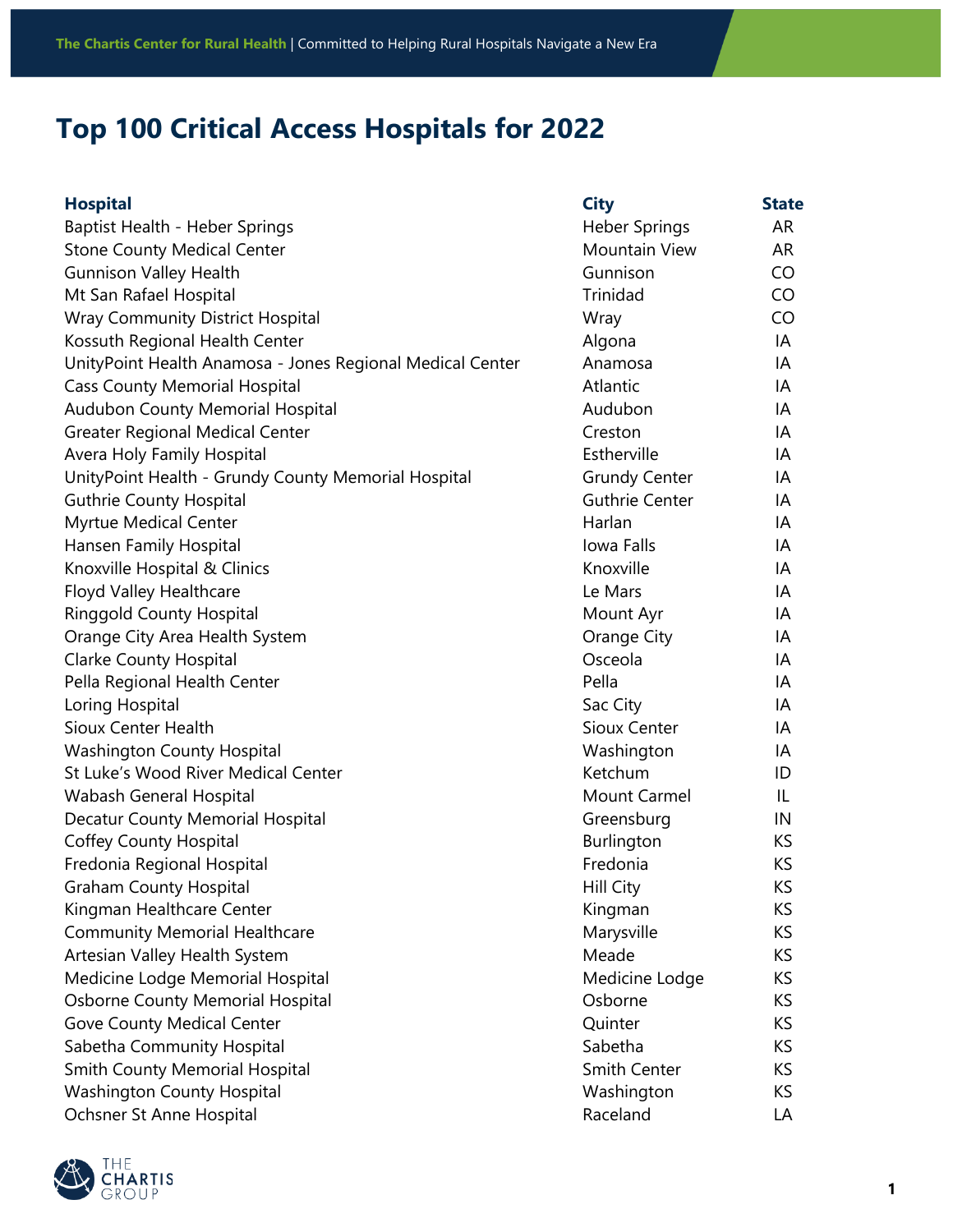| <b>Hospital</b>                                       | <b>City</b>      | <b>State</b> |
|-------------------------------------------------------|------------------|--------------|
| Fairview Hospital                                     | Great Barrington | МA           |
| Martha's Vineyard Hospital                            | Oak Bluffs       | MA           |
| Munson Healthcare Charlevoix Hospital                 | Charlevoix       | MI           |
| Aspirus Ironwood Hospital                             | Ironwood         | MI           |
| UP Health System - Bell                               | Ishpeming        | MI           |
| <b>Meeker County Memorial Hospital</b>                | Litchfield       | MN           |
| Sanford Luverne Medical Center                        | Luverne          | <b>MN</b>    |
| Pipestone County Medical Center & Family Clinic Avera | Pipestone        | MN           |
| LifeCare Medical Center                               | Roseau           | <b>MN</b>    |
| Mayo Clinic Hospital - Waseca                         | Waseca           | MN           |
| Community Hospital of Anaconda                        | Anaconda         | MT           |
| <b>Fallon Medical Complex</b>                         | <b>Baker</b>     | MT           |
| Barrett Hospital & HealthCare                         | Dillon           | МT           |
| Livingston HealthCare                                 | Livingston       | MT           |
| <b>Phillips County Hospital</b>                       | Malta            | МT           |
| North Valley Hospital                                 | Whitefish        | MT           |
| <b>Towner County Medical Center</b>                   | Cando            | <b>ND</b>    |
| Pembina County Memorial Hospital                      | Cavalier         | <b>ND</b>    |
| <b>CHI St Alexius Health Dickinson Medical Center</b> | Dickinson        | <b>ND</b>    |
| Jacobson Memorial Hospital & Care Center              | Elgin            | <b>ND</b>    |
| Sakakawea Medical Center                              | Hazen            | <b>ND</b>    |
| <b>West River Health Services</b>                     | Hettinger        | <b>ND</b>    |
| Jamestown Regional Medical Center                     | Jamestown        | <b>ND</b>    |
| Linton Hospital                                       | Linton           | <b>ND</b>    |
| Boone County Health Center                            | Albion           | <b>NE</b>    |
| <b>Memorial Community Health</b>                      | Aurora           | <b>NE</b>    |
| Chadron Community Hospital and Health Services        | Chadron          | <b>NE</b>    |
| Phelps Memorial Health Center                         | Holdrege         | <b>NE</b>    |
| <b>Chase County Community Hospital</b>                | Imperial         | <b>NE</b>    |
| <b>Kimball Health Services</b>                        | Kimball          | <b>NE</b>    |
| CHI Health St Mary's                                  | Nebraska City    | <b>NE</b>    |
| <b>Howard County Medical Center</b>                   | Saint Paul       | <b>NE</b>    |
| <b>Memorial Health Care Systems</b>                   | Seward           | <b>NE</b>    |
| <b>Brodstone Memorial Hospital</b>                    | Superior         | <b>NE</b>    |
| <b>Miners Colfax Medical Center</b>                   | Raton            | <b>NM</b>    |
| <b>Grover C Dils Medical Center</b>                   | Caliente         | <b>NV</b>    |
| Wallowa Memorial Hospital                             | Enterprise       | <b>OR</b>    |
| <b>Blue Mountain Hospital District</b>                | John Day         | <b>OR</b>    |
| Grande Ronde Hospital                                 | La Grande        | <b>OR</b>    |
| Penn Highlands Elk                                    | Saint Mary's     | PA           |
| <b>Faulkton Area Medical Center</b>                   | Faulkton         | <b>SD</b>    |
| Madison Regional Health                               | Madison          | <b>SD</b>    |
| Avera Hand County Memorial Hospital                   | Miller           | SD           |
| Mobridge Regional Hospital                            | Mobridge         | <b>SD</b>    |